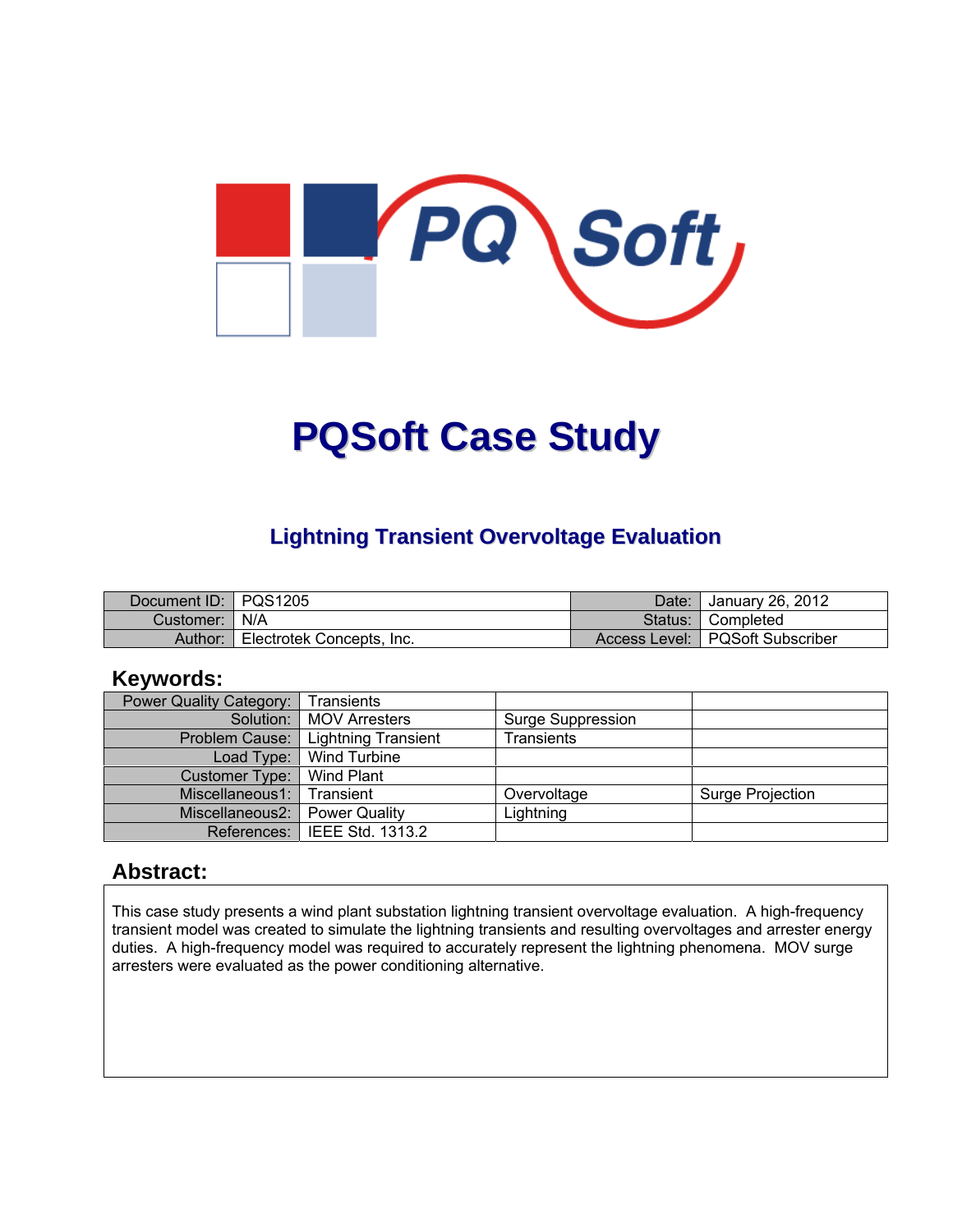# **TABLE OF CONTENTS**

# **LIST OF FIGURES**

## **RELATED STANDARDS**

IEEE Std. 1313.2

## **GLOSSARY AND ACRONYMS**

| CF         | <b>Crest Factor</b>              |
|------------|----------------------------------|
| <b>DPF</b> | Displacement Power Factor        |
| <b>PF</b>  | Power Factor                     |
| <b>PWM</b> | <b>Pulse Width Modulation</b>    |
| <b>THD</b> | <b>Total Harmonic Distortion</b> |
| <b>TPF</b> | <b>True Power Factor</b>         |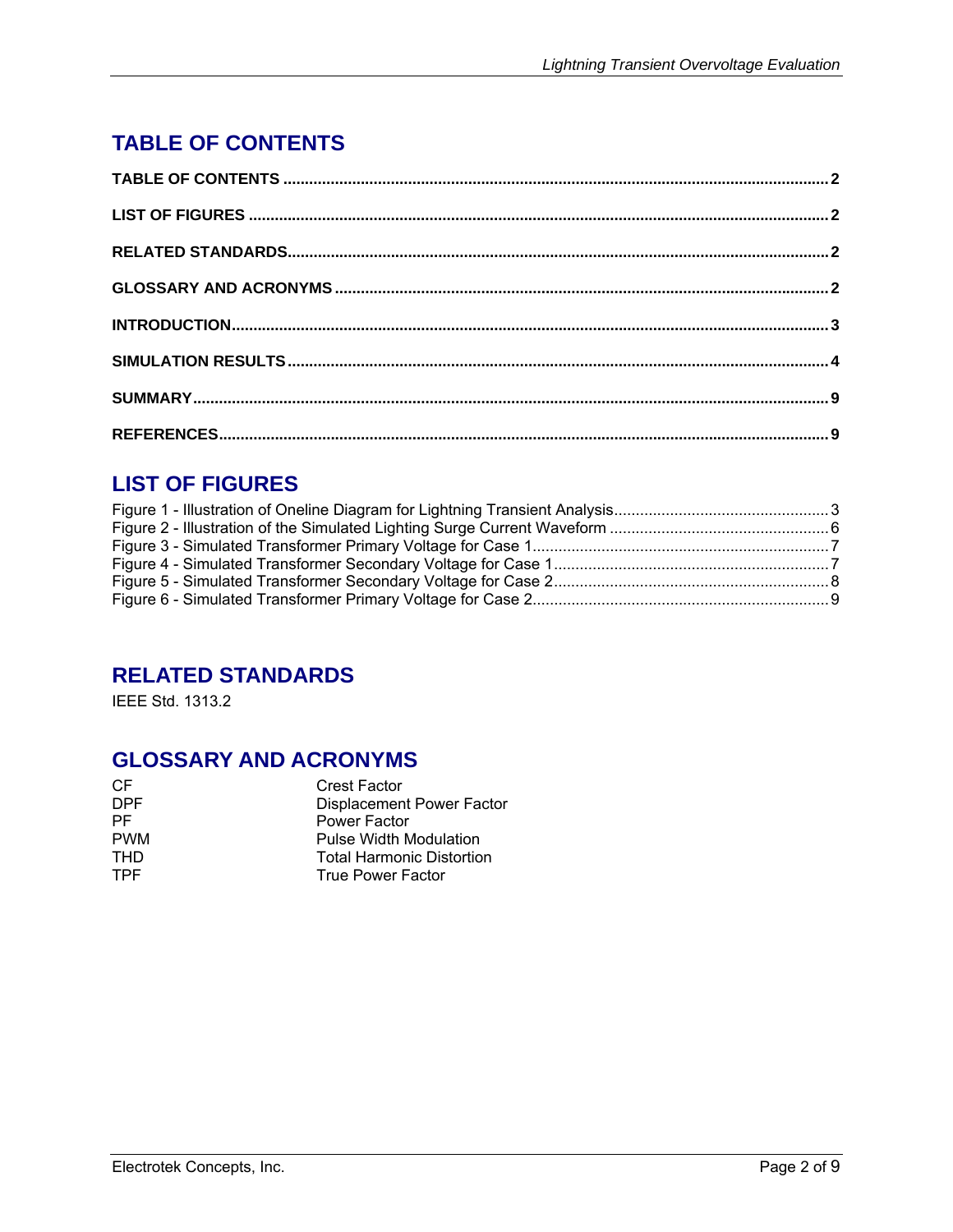### **INTRODUCTION**

A wind plant substation lightning transient overvoltage evaluation case study was completed for the system shown in Figure 1. The case study investigated the potential for severe high-frequency transient overvoltages on substation transformer primary and secondary buses during lightning strikes on the terminating transmission line and wind collector circuit bus. The power conditioning mitigation alternative of MOV surge arresters was also evaluated.

The simulations for the case study were completed using the PSCAD<sup>®</sup> program. A high-frequency transient model was created to simulate the lightning transients and resulting overvoltages and arrester energy duties. A high-frequency model was required to accurately represent the very high lightning transient frequencies. The lightning surge was assumed to be a current source (e.g., 10 kA) with a very fast rise time (e.g., 8x20 µsec).



**Figure 1 - Illustration of Oneline Diagram for Lightning Transient Analysis**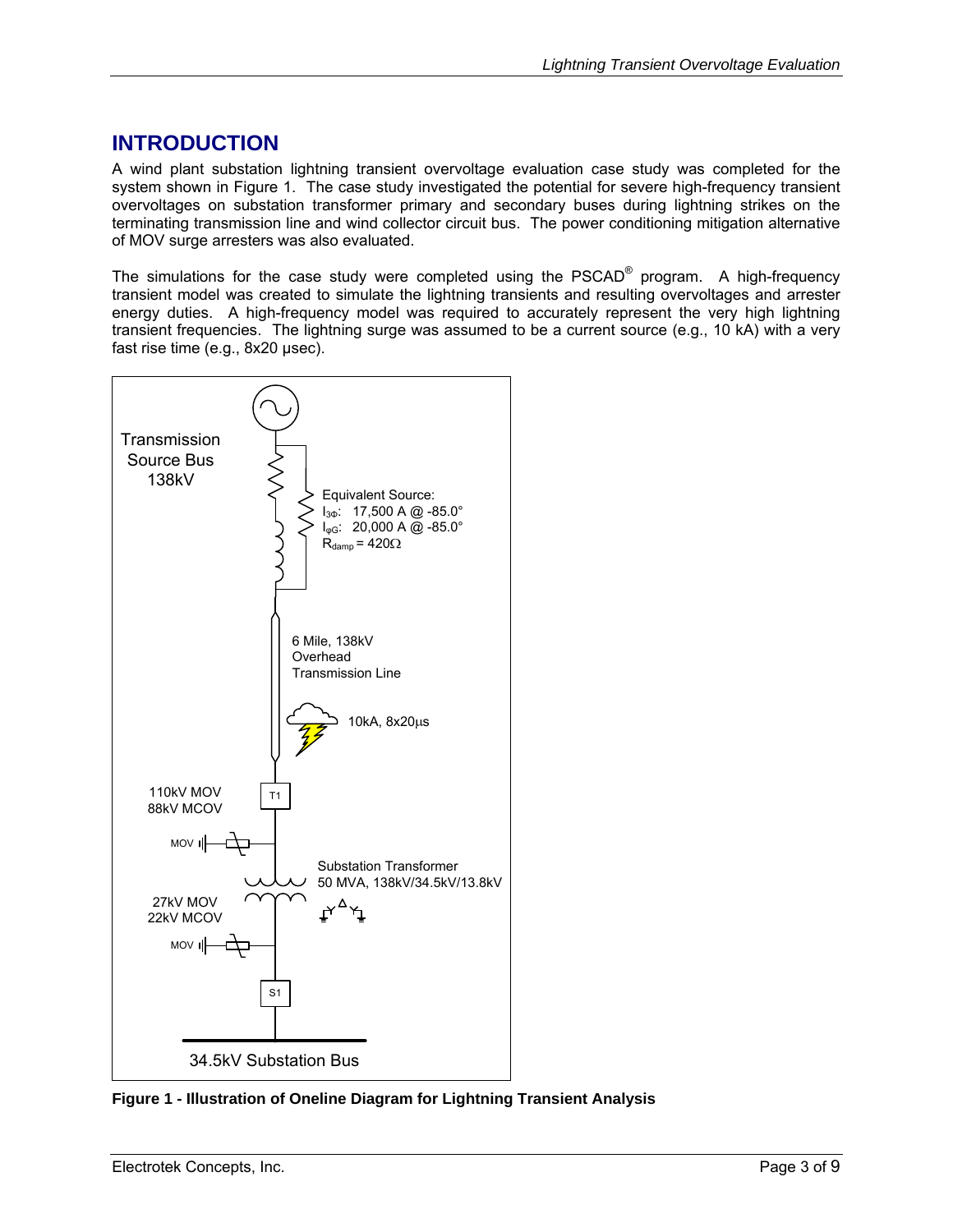#### **SIMULATION RESULTS**

For wind plants, the principal risk to equipment insulation is impulsive transients caused by lightning. Lightning transients may enter a substation by various means, including coupling through the substation power transformer from exposed high-voltage transmission lines and direct or indirect strikes to open air equipment.

For the lightning simulations, it was assumed that the wind farm substation is shielded against direct strokes and that a 10kA surge enters the substation due to a lightning flash terminating on the overhead shield wire or structure with a subsequent flashover (a.k.a., back flashover) to a phase conductor or by a lightning flash terminating on the phase conductor due to a shielding failure.

Back flashover is a flashover of insulation resulting from a lightning stroke to part of a network or electrical installation that is normally at ground potential. When back flashover occurs, a portion of the surge current will be transferred to the phase conductors through the arc across the insulator strings. Often, the back flashover causes a temporary phase-to-ground fault that must be cleared by circuit breakers.

The high-frequency transient simulation model included a 138kV wind plant substation and a 6-mile transmission line supplying a 50 MVA, 138/34.5/13.8kV substation transformer. The representation of the system short-circuit equivalent at the 138kV source substation included:

| Three-phase (I <sub>30</sub> ) fault current:  17,500 A @ -85.0°           | (4183 MVA) |
|----------------------------------------------------------------------------|------------|
| Single-line-to-ground (I <sub>oG</sub> ) fault current:  20,000 A @ -85.0° | (4780 MVA) |

These values were converted to ohms for the PSCAD representation, which included a three-phase voltage source with positive and zero sequence impedances and a 420Ω damping resistor.

The 6.0 mile, 138kV transmission line was modeled using the following data:

The traveling wave frequency dependent phase model in PSCAD was used to represent the transmission line. The frequency dependent phase model is basically a distributed RLC traveling wave model, which incorporates the frequency dependence of all parameters. This model represents the frequency dependence of internal transformation matrices.

The program calculates the line constants for the transmission line before each simulation begins. The 60 Hz impedance values from the line constants output were compared with the transmission line impedances to assure that the line was modeled correctly. The calculated surge impedance of the transmission line was approximately 420Ω. A portion of the line constants output includes: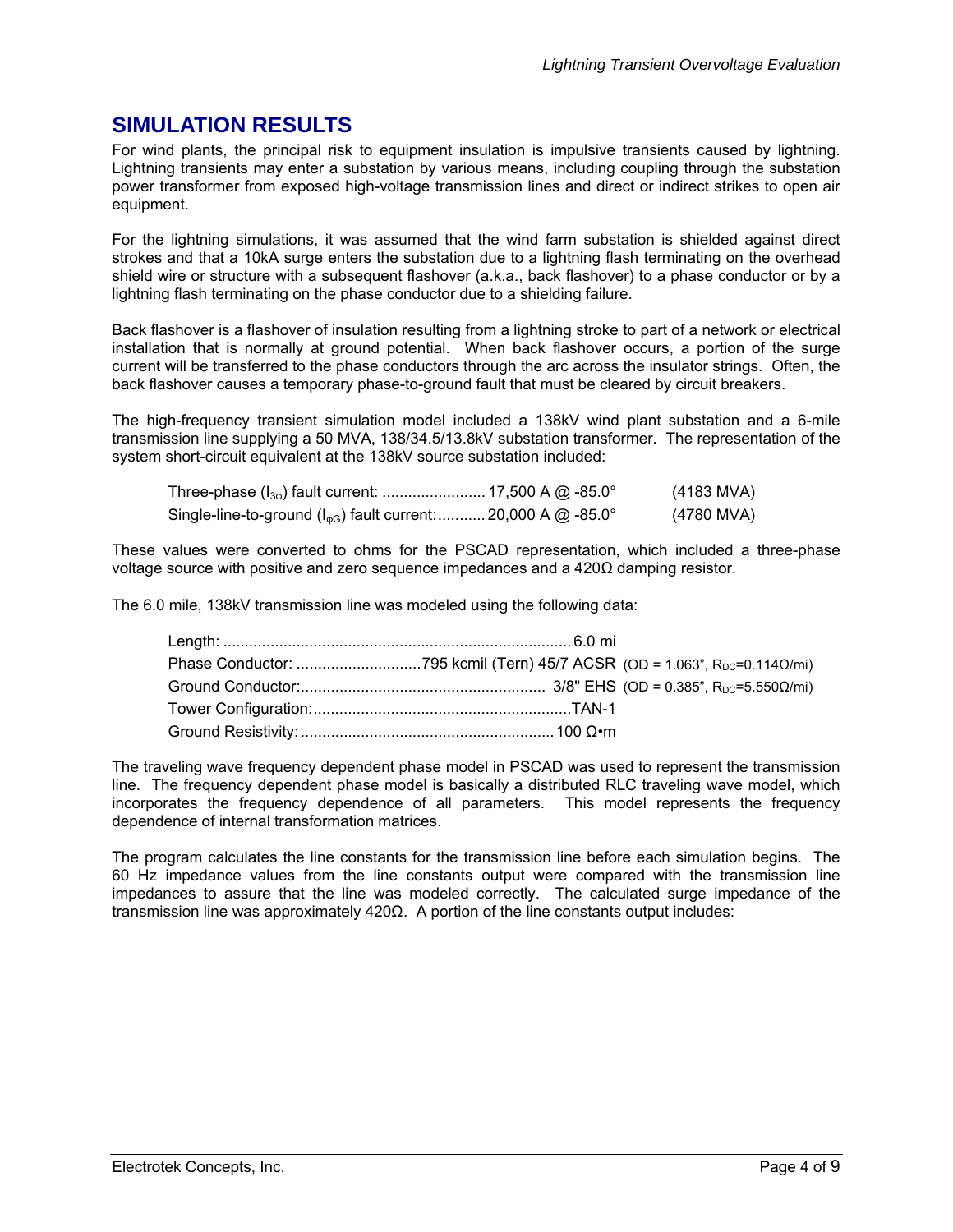**Per-Unit Quantities Based On: Base Voltage: 138.00 kV, L-L, RMS Base MVA: 100.00 MVA NOTE: Base values are set using Output File Data Display Options component in Editor View. SEQUENCE RESISTANCE Rsq [p.u.]: + Seq. Self: 0.376270541E-02 0 Seq. Self: 0.194032234E-01 SEQUENCE REACTANCE Xsq [p.u.]: + Seq. Self: 0.230921994E-01 0 Seq. Self: 0.835736057E-01 SEQUENCE SUSCEPTANCE Bsq [p.u.]: + Seq. Self: 0.702081297E-02 0 Seq. Self: 0.397031721E-02** 

A 110kV (88kV<sub>MCOV</sub>) station class MOV surge arrester was modeled at the transmission line termination point. The ratings for the arrester included:

| Maximum Continuous Operating Voltage (MCOV):88 kV                     |                   |
|-----------------------------------------------------------------------|-------------------|
| Maximum Energy Discharge Capability:  9.8 kJ/kV <sub>rated MCOV</sub> |                   |
| Maximum Energy Discharge Capability:  862.4 kJ                        |                   |
|                                                                       | $(2.43$ per-unit) |

A 27kV (22kV<sub>MCOV</sub>) station class MOV surge arrester was modeled on the secondary winding of the substation transformer. The ratings for the arrester included:

| Maximum Continuous Operating Voltage (MCOV): 22 kV                    |                           |
|-----------------------------------------------------------------------|---------------------------|
| Maximum Energy Discharge Capability:  9.8 kJ/kV <sub>rated MCOV</sub> |                           |
| Maximum Energy Discharge Capability:  215.6 kJ                        |                           |
|                                                                       | $(2.30 \text{ per-unit})$ |

A traditional inductive transformer model generally looks like an open circuit to the very high frequency lightning transient. The 60 Hz transformer model can be improved by adding capacitances between windings and from the windings to ground. This type of model will act as a capacitive voltage divider to transfer a portion of the surge from the primary to the secondary windings. The bushing and winding capacitance values included in the model were  $C_{ha}$  = 8ηF,  $C_{la}$  = 8ηF, and  $C_{hl}$  = 12ηF.

Other substation equipment, such as circuit breakers and instrument transformers, were represented by their stray capacitances to ground. Typical stray capacitance values of substation equipment are provided in Annex B of IEEE Std. C37.011. The values used in the simulation model included:

|  |  | Effective Capacitance (High-Side of Transformer) 15,000 pF |  |
|--|--|------------------------------------------------------------|--|
|  |  | Effective Capacitance (Low-Side of Transformer)3,000 pF    |  |

The high-frequency transient simulation model was based on the substation oneline diagram and other information, such as the 138kV transmission line specifications. The steady-state voltage at the 138kV substation bus was 1.05 per-unit prior to the transient event. For the worst-case analysis, it was assumed that all of the 34.5kV collector circuit breakers would be open during the simulations. Two lightning surges were simulated; one on the terminals of the 138 kV transmission line entering the substation and the other on the 34.5kV bus on the transformer secondary.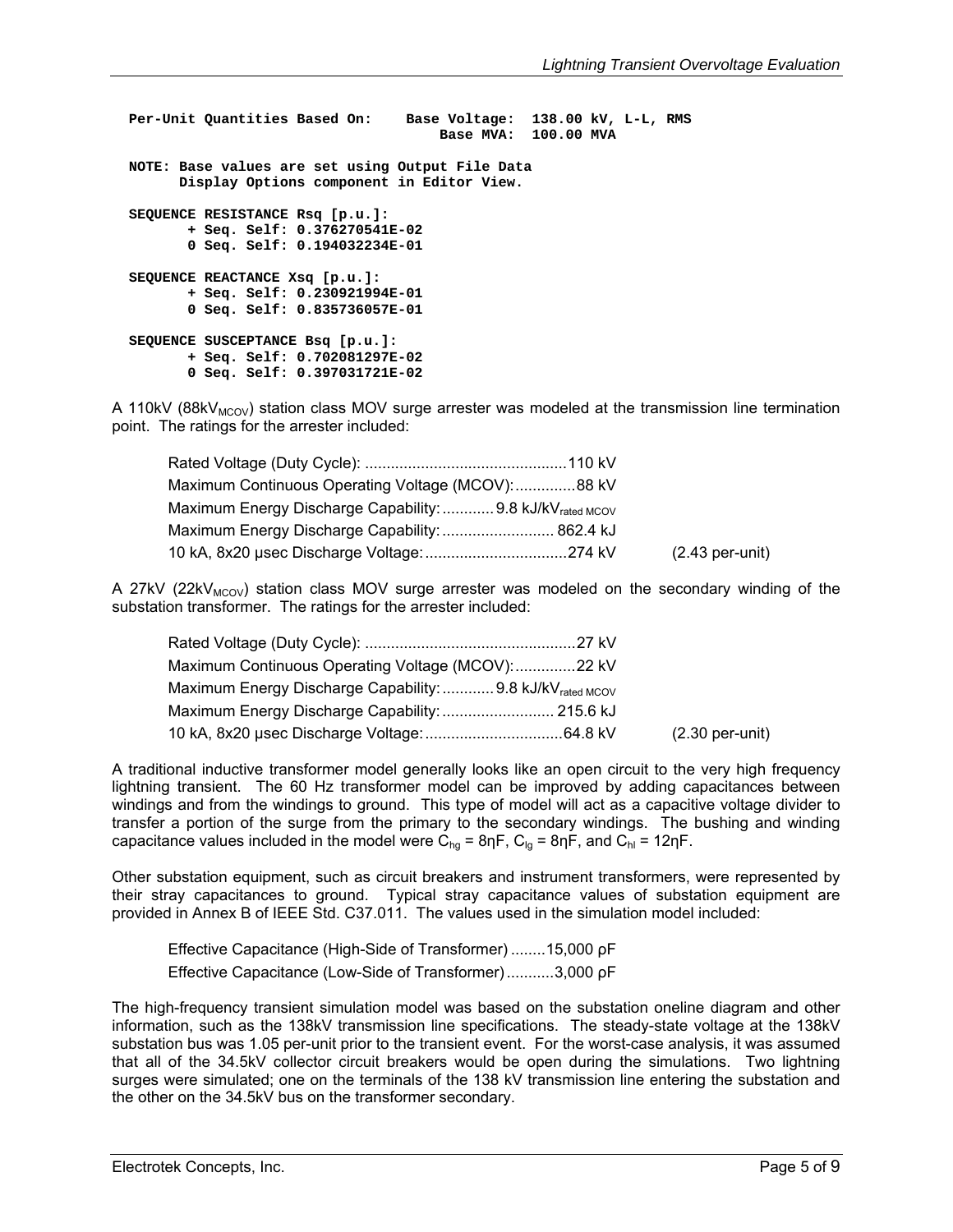Case 1 involved a lightning strike to one of the terminals of the 138kV transmission line entering the substation. The specification of the current waveform was a 10kA magnitude, with an 8x20usec characteristic (Phase A). The lightning surge current waveform is shown in Figure 2.

Figure 3 shows the simulated transformer primary voltage for Case 1. The peak transient voltage was 272.323kV (2.42 per-unit). Figure 4 shows the corresponding transformer secondary voltage. The peak transient voltage was 56.437kV.

The peak current for 88kV<sub>MCOV</sub> arrester on the transmission line terminal (transformer primary) was 9.3 kA and the maximum arrester energy was 51.8kJ, which is approximately 6.0% of the assumed arrester energy capability of 862.4kJ. The simulated protective margin for the 550kV BIL rating for the transformer primary winding was determined using:

$$
\left(\frac{\text{InsulationLevel}}{\text{Arrester Discharge Voltage}} - 1\right) \times 100 = %\text{Margin}
$$

$$
\text{\%Margin} = \left(\frac{550kV}{272.323kV} - 1\right) \times 100 = 101.97\%
$$

The protective ratio for the transformer primary winding was 2.02 (550kV BIL / 272.323kV). An adequate margin has a ratio greater than 1.20 (see IEEE Std. 1313.2).



**Figure 2 - Illustration of the Simulated Lighting Surge Current Waveform**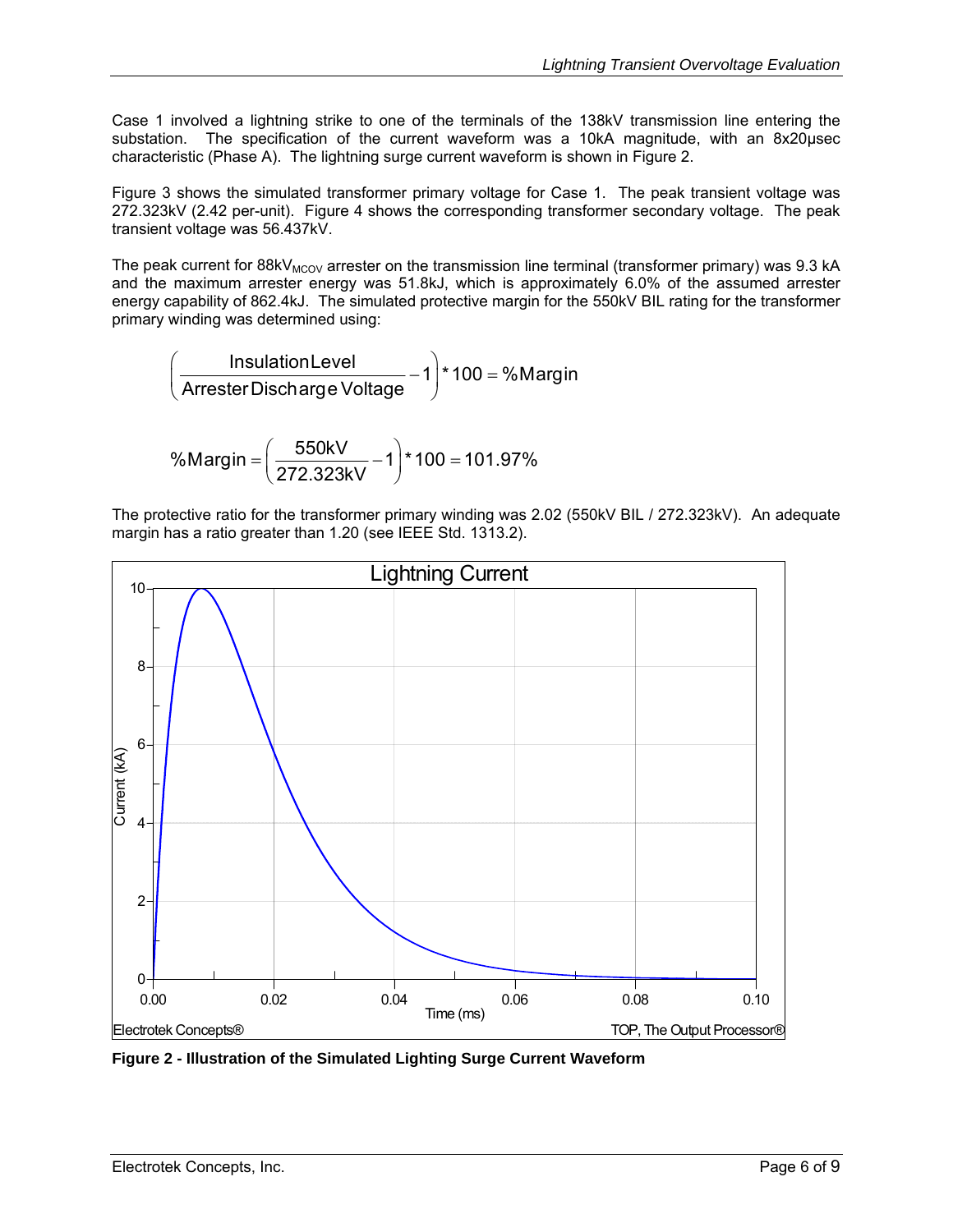

**Figure 3 - Simulated Transformer Primary Voltage for Case 1** 



**Figure 4 - Simulated Transformer Secondary Voltage for Case 1**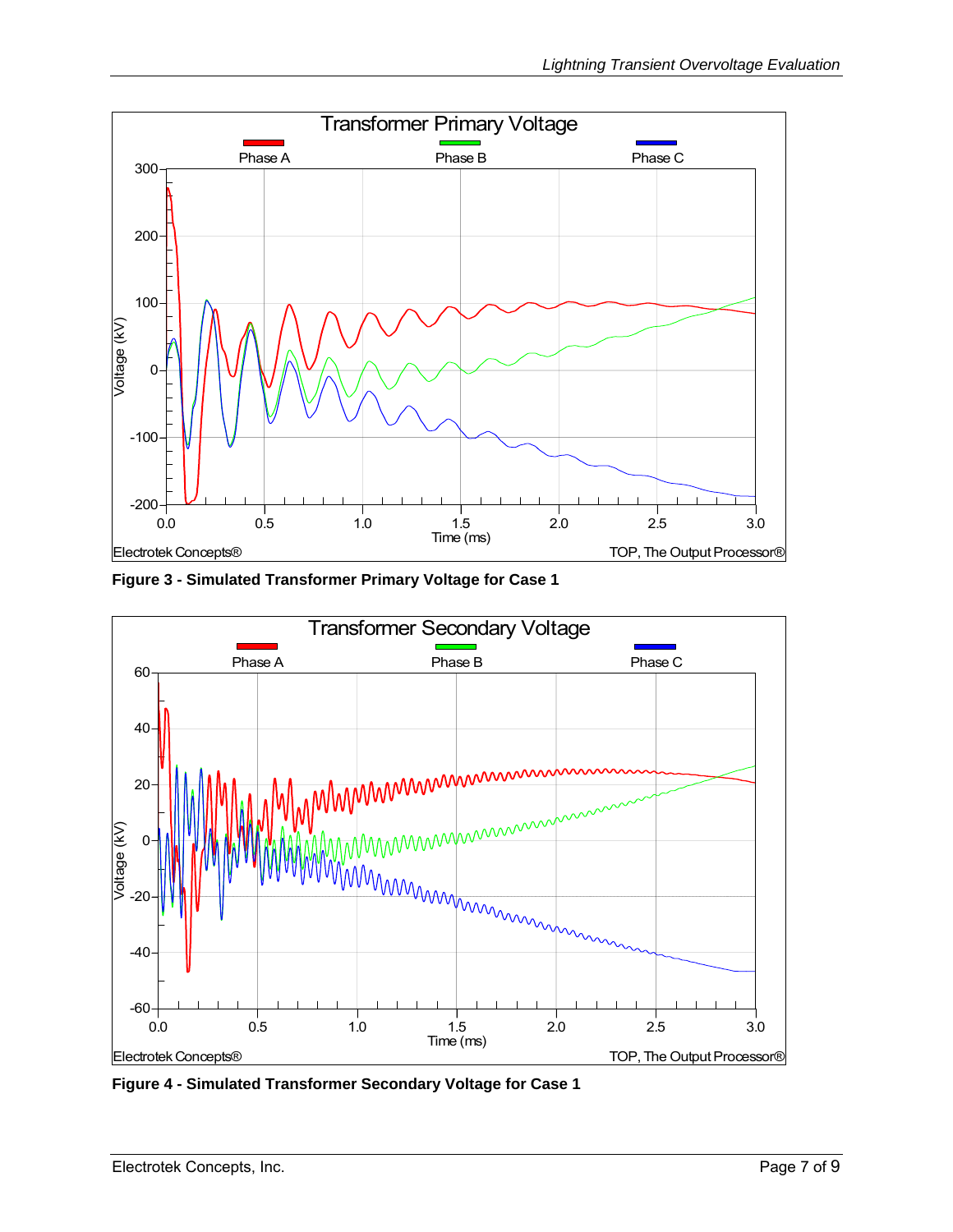Case 2 involved a lightning strike to the 34.5kV bus (transformer secondary winding). The specification of the lighting surge current waveform (see Figure 2) was a 10kA magnitude, with an 8x20μsec characteristic.

Figure 5 shows the simulated transformer secondary voltage for Case 2. The peak transient voltage was 64.719kV (2.29 per-unit). Figure 6 shows the corresponding transformer primary voltage. The peak transient voltage was 31.042kV.

The peak current for  $22kV_{MCOV}$  arrester was 9.9kA and the maximum arrester energy was 13.6kJ, which was approximately 6.3% of the assumed arrester energy capability of 215.6 kJ.

The simulated protective margin for the assumed 200kV BIL rating of the transformer secondary winding was determined using:

$$
\left(\frac{\text{InsulationLevel}}{\text{Arrester Discharge Voltage}} - 1\right) \star 100 = %\text{Margin}
$$

$$
\text{\%Margin} = \left(\frac{200kV}{64.719kV} - 1\right) \times 100 = 209.0\%
$$

The protective ratio for the transformer primary winding was 3.09 (200kV BIL / 64.719kV). An adequate margin has a ratio greater than 1.20 (see IEEE Std. 1313.2).



**Figure 5 - Simulated Transformer Secondary Voltage for Case 2**